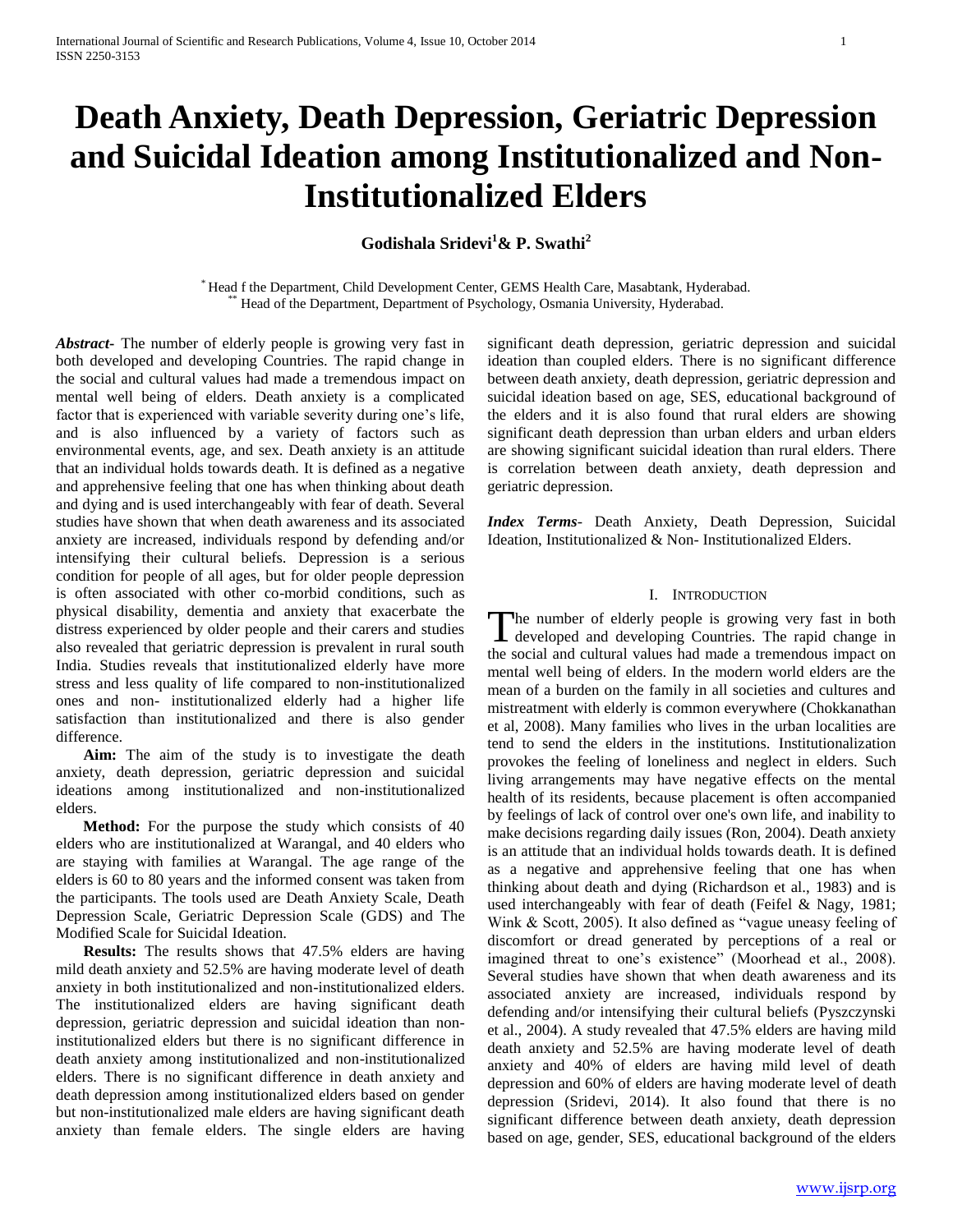and the rural background elders are having more death anxiety and death depression than urban background elders (Sridevi, 2014).

 Depression is a common but frequently unrecognized or inadequately treated condition in the elderly (Cindy & Helen 2011).In the elderly population, either in the institution or non institution, depression is the commonest mental illness (Nandi et al., 1997). Depression in the elderly is a widespread problem that is often not diagnosed and frequently under treated in Korea (Yang & Rim, 2006; Kim et al., 2009). The levels of depression of institutionalized Korean elderly are reported to be higher than those of community residing elderly (Oh & Choi, 2005; & Kim et al., 2009). Loneliness and worsening health have been shown to be risk factors for depressive symptoms. Cacioppo et al., (2006) reported that higher levels of loneliness were associated with more depressive symptoms in older adults. In the process of aging, elderly people experience decreasing physical function and worsened general health (Crews & Zavotka 2006; Bishop et al., 2006; & Kim et al., 2009). It has been found that when considering psychosocial status such depression has a relationship with health (Jeon, Kim, & Kim, 2005; & Kim et al., 2009). Residents in nursing homes have many physical and psychosocial needs, as elderly people who move into nursing homes experience a rapid change in their psychophysical balance (Degenholt et al., 2005; Scocco et al., 2006; & Kim et al., 2009). Recent studies found that the prevalence of depression was 56%, of which 23.2% had severe depression. Sixty percent of the female population and 52% of the male population were found to have depression. Some other study found that female participants would have lower death anxiety, and death anxiety levels would not differ between young adults and older adults (Chuin & Choo). Another study found that 69.5% females and 68.2% males had an average condition; while, 16.3% females and 19.6% males showed low level of death anxiety and whereas, 14.2% females and 12.2% males reported high death anxiety (Tavakoliet al., 2011). Prevalence of depression was found to be significantly higher among those chronic diseases, family conflicts, and lack of psychological support. There was no significant association with age, lack of financial support, literacy level, marital status and absence of a leisure time activity (Wijeratne, et al., 2000). The state of well being varies from 22.1% to 52.1% in the elders and the prevalence rate of mental morbidity is 89/1000 elders with geriatric depression accounting for 60/1000 (Rao, 1993). The study also revealed that geriatric depression is prevalent in rural south India. (Dubey, et, al., 2011). Studies revealed that institutionalized elderly have more stress and less quality of life compared to non-institutionalized ones (Mathew et al., (2009). A study found that the institutionalized elders are having significant depression and suicidal ideation than non-institutionalized elders and single elders are having significant depression and suicidal ideation than coupled elders. Male elders are having more depression that female elders but in suicidal ideation female elders are having more than male elders. The study also revealed that there is no significant difference in depression and suicidal ideation between institutionalized elders and non-institutionalized elders based on age, educational background, socio economic status but urban elders are showing significant suicidal ideation than rural elders (Sridevi, 2014). The point prevalence of elderly suicidal ideation was 6.1%. Female gender, age over 85 years, low level of of education, single status, unemployment. No income, disability, current smoking, self-perceived bad to very bad health, depressive symptoms, various physical disorders (heart disease, diabetes, asthma, osteoporosis), and pain symptoms (joint pain, lower back pain, neck pain, sciatica, headache) were strongly associated with suicide ideation (Hsiang-Lin et al., 2011). The poor physical health including poor vision problems, hearing problem, and greater number of diseases and poor mental health especially in the form of depression are predictor of suicidal ideation in the elderly population (Yip et al., 2003). A research on the social networks of older persons in India to find the impacts of residency in old-age homes, gender differences, and joint and nuclear family residence. This research demonstrates that social networks are important for the welfare of older Indians, one can conclude that social policy that encourages the maintenance of robust networks throughout the life course may be worth pursuing. The analysis of the relationship between social network and gender suggests that current policies that can be seen as supporting gender inequality in terms of property may have a negative impact on the networks of older women (Willigen & Chadha, 2003). Some of the studies concluded that there is a need to pay interdisciplinary attention to the mental health of elderly residents of nursing homes, particularly in the preliminary stages of placement and adjustment [\(Ron,](http://www.tandfonline.com/action/doSearch?action=runSearch&type=advanced&searchType=journal&result=true&prevSearch=%2Bauthorsfield%3A(Ron%2C+P)) 2004). Previous findings also suggest that depression can be associated with an increased risk of incidence of dementia and ideation of suicide in the elderly (Devanand et al., 1996; Kim et al., 2009). Therefore, healthcare providers need to recognize the factors associated with depression in the institutionalized elderly so they can be prevented. Treatment for the elderly patients with depression should involve biopsychosocial dimensions targeting mood, cognition and functional ability at the same time (Cindy & Helen 2011).

# II. METHODOLOGY

 **Aim:** The aim of the study is to examine the death anxiety, death depression, geriatric depression and suicidal ideation among institutionalized and non-institutionalized elders. **Objectives:**

- 1. To assess death anxiety, death depression, geriatric depression and suicidal ideation among institutionalized and non-institutionalized elders.
- 2. To assess death anxiety, death depression, geriatric depression and suicidal ideation among institutionalized and non-institutionalized elders based on type and gender of the elders.
- **3.** To assess death anxiety, death depression, geriatric depression and suicidal ideation among institutionalized and non-institutionalized elders based on age, educational background, socio economic status and domicile of elders.

## **Hypothesis:**

1. There would be significant difference in death anxiety, death depression, geriatric depression and suicidal ideation among institutionalized and noninstitutionalized elders.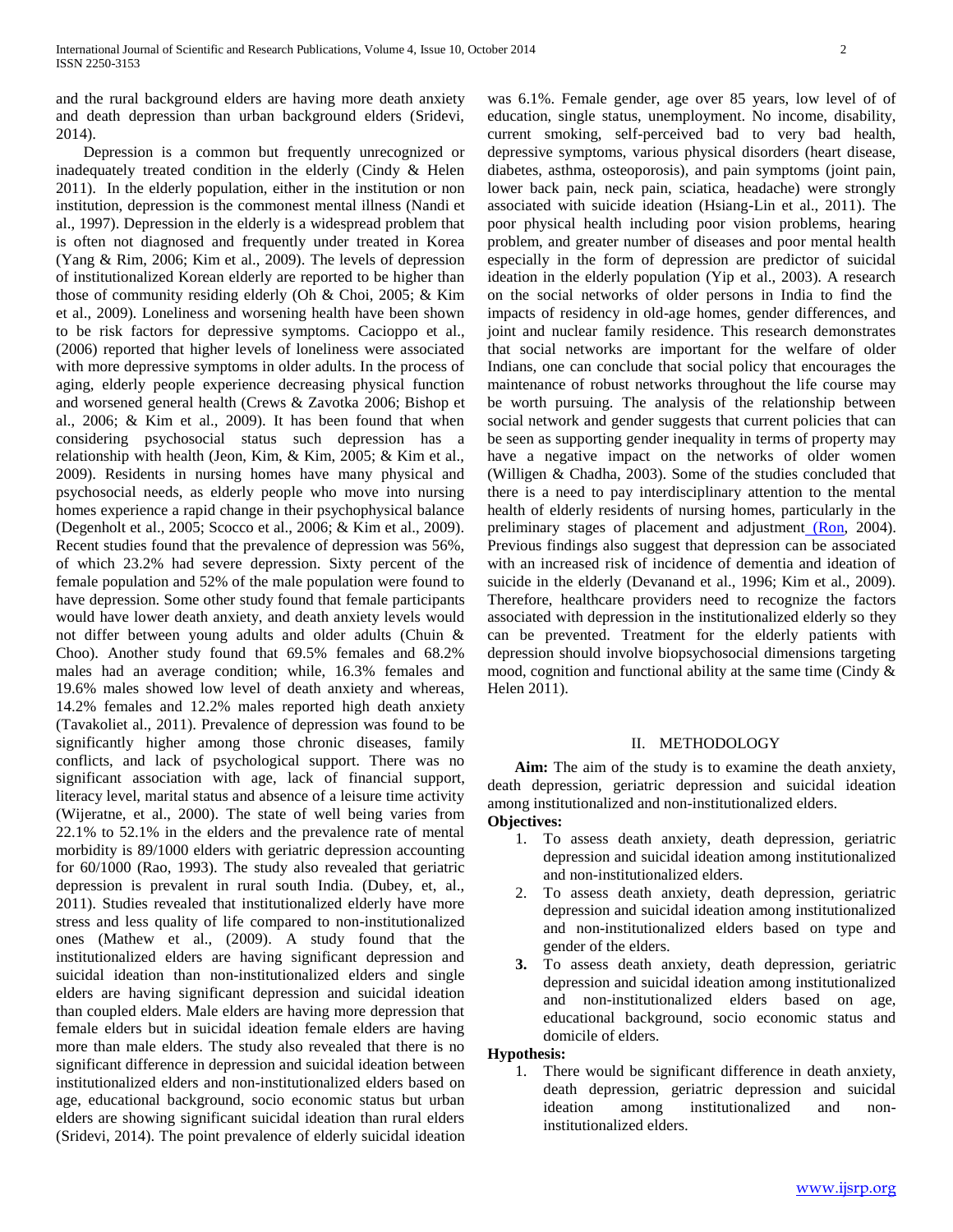- 2. There would be significant deference in death anxiety, death depression, geriatric depression and suicidal ideation among institutionalized and noninstitutionalized elders based on type and gender of the elders.
- **3.** There would be significant difference in death anxiety, death depression, geriatric depression and suicidal ideation among institutionalized elders and noninstitutionalized elders based on age, educational background, socio economic status and domicile of elders.

**Procedure:** The sample consists of 40 elders who are staying at old age home (Institutionalized) at Warangal, and 40 elders who are staying with their families (Non-Institutionalized) in the surroundings of Warangal. The tools Socio demographic data for the purpose of the study, Death Anxiety (DAS) developed by Templer D.I (1970), Death Depression Scale (DDS) developed by Templer et al., (1990), Geriatric Depression Scale (GDS) developed by Yesavage J.A. in 1983 and The Modified Scale for Suicidal Ideation developed by Ivan W. Miller in 1991 were used in this study. The elders who were institutionalized, elders who were staying along with their family members, the age range of the elders is 60-80yrs with both genders, and the elders who are single, widows, diverse and couples were included in this study. The elders who have Alzheimer's and Parkinson disorder, neurological conditions, substance abuse, and having any past or present psychiatric history were excluded from the study. 40 samples collected from old age home and 40 samples collected who are staying with their family members. Informed consent was taken from the participants from who are willing to participate in this study. Mean, Standard deviation were calculated, student 't' test  $&$  'F' test were used to find out the significance of difference between the elders for various variables selected for the study.

#### III. RESULTS & DISCUSSION





 The graph-1 gives demographic data of institutionalized and non institutionalized elders based on gender. It gives that Noninstitutionalized female elders are 19 (48%), male elders are 21

(52%) and institutionalized female elders are 12 (30%), male elders are 18 (70%). In this sample male elders are more than female in both institutionalized and non-institutionalized elders.

**Graph-2: Socio Economic Status of Institutionalized & non-institutionalized elders**



 Graph-2 gives the socio economic status of noninstitutionalized elders and institutionalized elders. The Noninstitutionalized elders from low Socio Economic Status are 3(7.5%), middle SES are 26(65%), and high economic status are,

11(27.5%). The institutionalized elders from low SES are 3(7.5%), middle SES are 27(67.5%), and high economic status are, 10(25%). In this sample middle socio economic status elders are more than low and high socio economic status.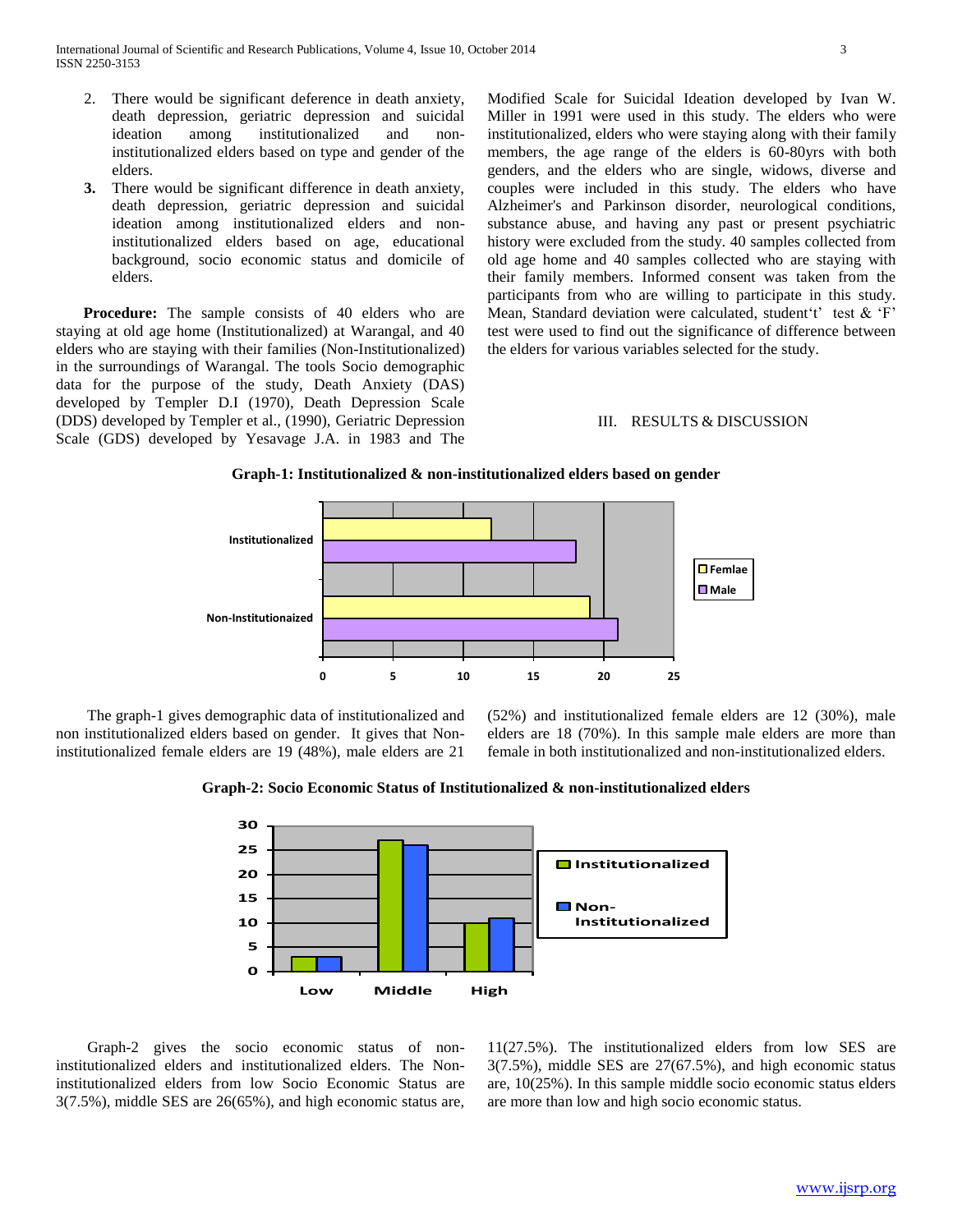

**Graph-3: Educational Background of Institutionalized & non-institutionalized elders**

 Graph-3 gives the educational background of the institutionalized and non- institutionalized elders. Non-Institutionalized elders educational background such as uneducated are  $5(11\%)$ , up to  $10<sup>th</sup>$  class are 13(30%), up to graduation are 14(31%), and post graduation & above are 8(18%). Institutionalized elders educational backgrounds such as uneducated are  $4(10\%)$ , up to  $10<sup>th</sup>$  class are 15(38%), up to graduation are  $17(42%)$ , and post graduation & above are 4(10%). In this sample most of the elders are educated up to  $10^{th}$ class and graduated from both the groups.





 Graph-4 gives the domicile of the institutionalized and non institutionalized elders. Non-institutionalized elders from rural background are 17(39%) and urban background are 23(52%).

Institutionalized elders from rural background are 19(47.5%) and urban background are 21(52.5%). In this sample most of the elders are belongs to urban background from both the groups.





 Graph-5 gives the type (Single/Coupled) of institutionalized and non-institutionalized elders. Non-Institutionalized single elders are 23(52%) and coupled elders are 17(39%).

Institutionalized single elders are 28(70%) and coupled elders are 12(30%). Most of the elders are single elders from both the groups.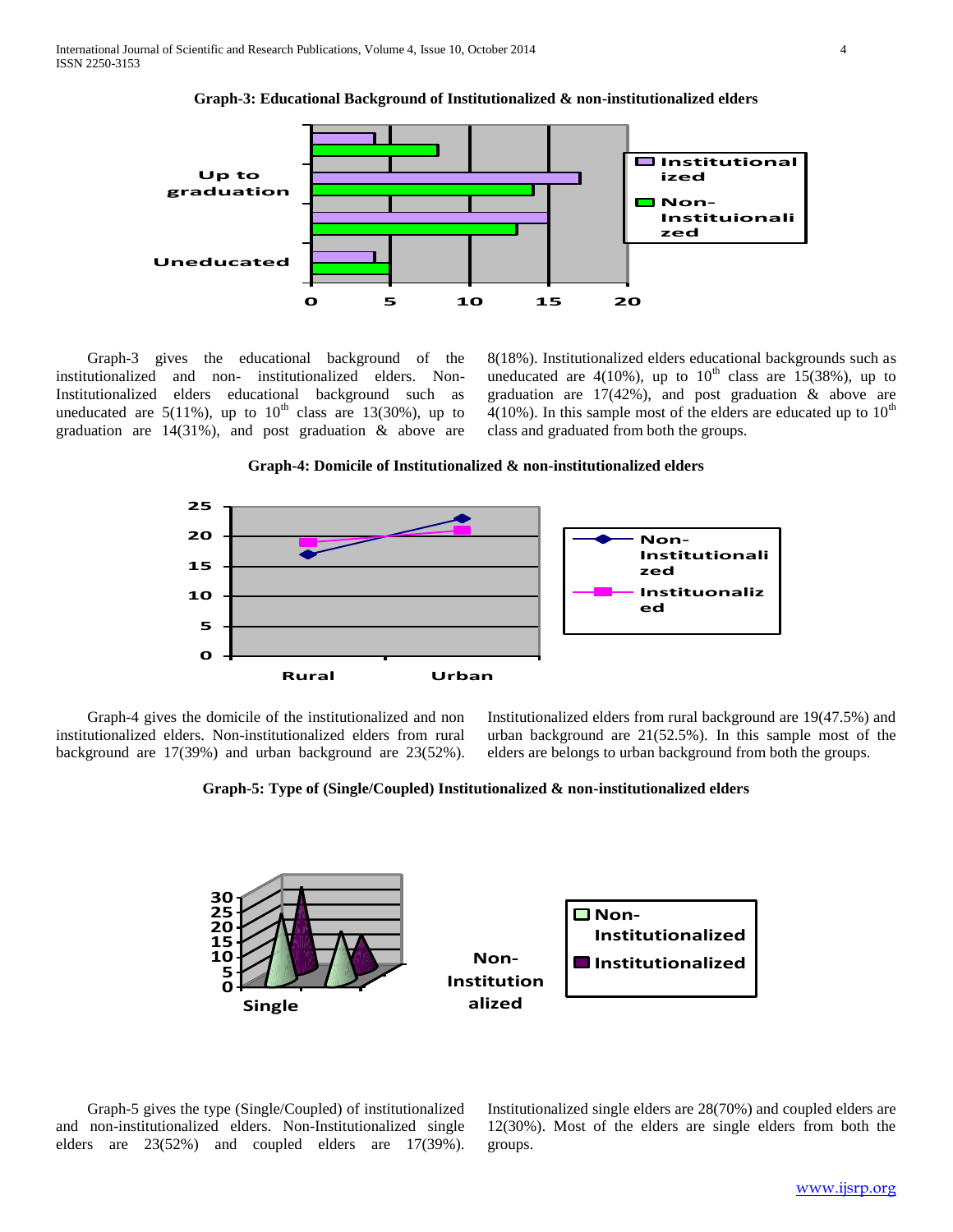| Item        | Type              | N  | Mean  | <b>SD</b> |       | df |           |
|-------------|-------------------|----|-------|-----------|-------|----|-----------|
| <b>DAS</b>  | Institutionalized | 40 | 7.35  | 1.92      |       |    |           |
|             |                   |    |       |           | 0.387 | 78 | 0.7       |
|             | Non-Institu       | 40 | 7.17  | 2.11      |       |    |           |
| <b>DDS</b>  | Institutionalized | 40 | 9.5   | 2.81      |       |    |           |
|             | Non-Institu       | 40 | 7.92  | 1.54      | 3.17  | 78 | $0.003*$  |
|             |                   |    |       |           |       |    |           |
| <b>GDS</b>  | Institutionalized | 40 | 18.95 | 4.01      |       |    |           |
|             |                   |    |       |           | 5.50  | 78 |           |
|             | Non-Institu       | 40 | 14.70 | 2.76      |       |    | $0.000**$ |
| <b>RSSI</b> | Institutionalized | 40 | 26.92 | 7.95      |       |    |           |
|             |                   |    |       |           | 3.73  | 78 |           |
|             | Non-Institu       | 40 | 20.75 | 6.78      |       |    | $0.000**$ |

**Table-1: Means, SD and significance of death anxiety, death depression, geriatric depression & suicidal ideation in noninstitutionalized and institutionalized elders**

 Table -1 gives the Means, SD and significance of death anxiety, death depression, geriatric depression and suicidal ideation in institutionalized and non-institutionalized elders. There is no significant difference in death anxiety among institutionalized and non-institutionalized elders. The Mean(+)SD scores of death anxiety in institutionalized elders is  $7.35(+)1.92$  and in non-institutionalized elders is  $7.17(+)2.11$ . The both institutionalized and non-institutionalized elders are having same level of death anxiety. There is a significant difference in death depression among institutionalized elders and non-institutionalized elders. The Mean $(\pm)SD$  scores of death depression in institutionalized elders is  $9.5(\pm)2.81$  and in noninstitutionalized elders is  $7.92(\pm)1.54$ . When the two groups

compared, the institutionalized elders are having significant death depression than non-institutionalized elders and it is significant at 0.00 level.

 It also shows that there is a significant difference in depression and suicidal ideation among institutionalized and noninstitutionalized elders. The Mean $(+)$ SD sores of depression in institutionalized elders is 18.95(+)4.01 and in noninstitutionalized elders is  $14.7(\pm)2.76$  and for suicidal ideation in institutionalized elders is  $26.92(\pm)7.95$  and in noninstitutionalized elders is  $20.75(\pm)6.78$ . When the two groups compared, the institutionalized elders are having significant depression and suicidal ideation than non-institutionalized elders and it is significant at 0.000 level.

**Table-2: Significance of death anxiety, death depression, geriatric depression & suicidal ideation in Non-Institutionalized and institutionalized elders based on gender and type of elders (Single/Coupled)**

| <b>Type</b>              | <b>Item</b> | Gender    | Single/Coupled |
|--------------------------|-------------|-----------|----------------|
| Non-                     | <b>DAS</b>  | $0.000**$ | 0.13           |
| <b>Institutionalized</b> | <b>DDS</b>  | 0.75      | $0.001**$      |
|                          | <b>GDS</b>  | $0.00**$  | 0.73           |
|                          | <b>RSSI</b> | $0.02*$   | $0.04*$        |
| <b>Institutionalized</b> | <b>DAS</b>  | 0.69      | 0.202          |
|                          | <b>DDS</b>  | 0.09      | 0.39           |
|                          | <b>GDS</b>  | 0.578     | $0.04*$        |
|                          | <b>RSSI</b> | 0.802     | $0.01*$        |

 Table -2 gives the significance of death anxiety, death depression, geriatric depression & suicidal ideation in institutionalized and non-institutionalized elders based on gender and type of elders. There is no significant difference in death anxiety and death depression among institutionalized elders based on gender but there is a significant difference in death anxiety among non-institutionalized elders based on gender. The  $Mean(\pm)SD$  sores of death anxiety in female institutionalized elders is  $7.15(+)1.8$  and in male elders is  $7.42(+)2.00$ . The  $Mean(\pm)SD$  scores of death anxiety in non-institutionalized female elders is  $5.68(\pm)1.82$  and in male elders is  $8.52(\pm)1.28$ .

For death depression in institutionalized female elders is 8.66( $\pm$ )1.07 and in male elders is 9.85( $\pm$ )3.23. The Mean( $\pm$ )SD in non-institutionalized female elders is  $7.84(\pm)1.57$  and male elders is  $8(+)1.54$ . It shows that the non-institutionalized male elders are having significant death anxiety than female elders and it is significant at 0.001 level. It also shows that there is no significant difference in death anxiety and death depression between institutionalized male and female elders. The institutionalized male and female elders are having same level of death anxiety and death depression among them. When the two groups compared; for total 80 elders, the Mean $(+)SD$  sores of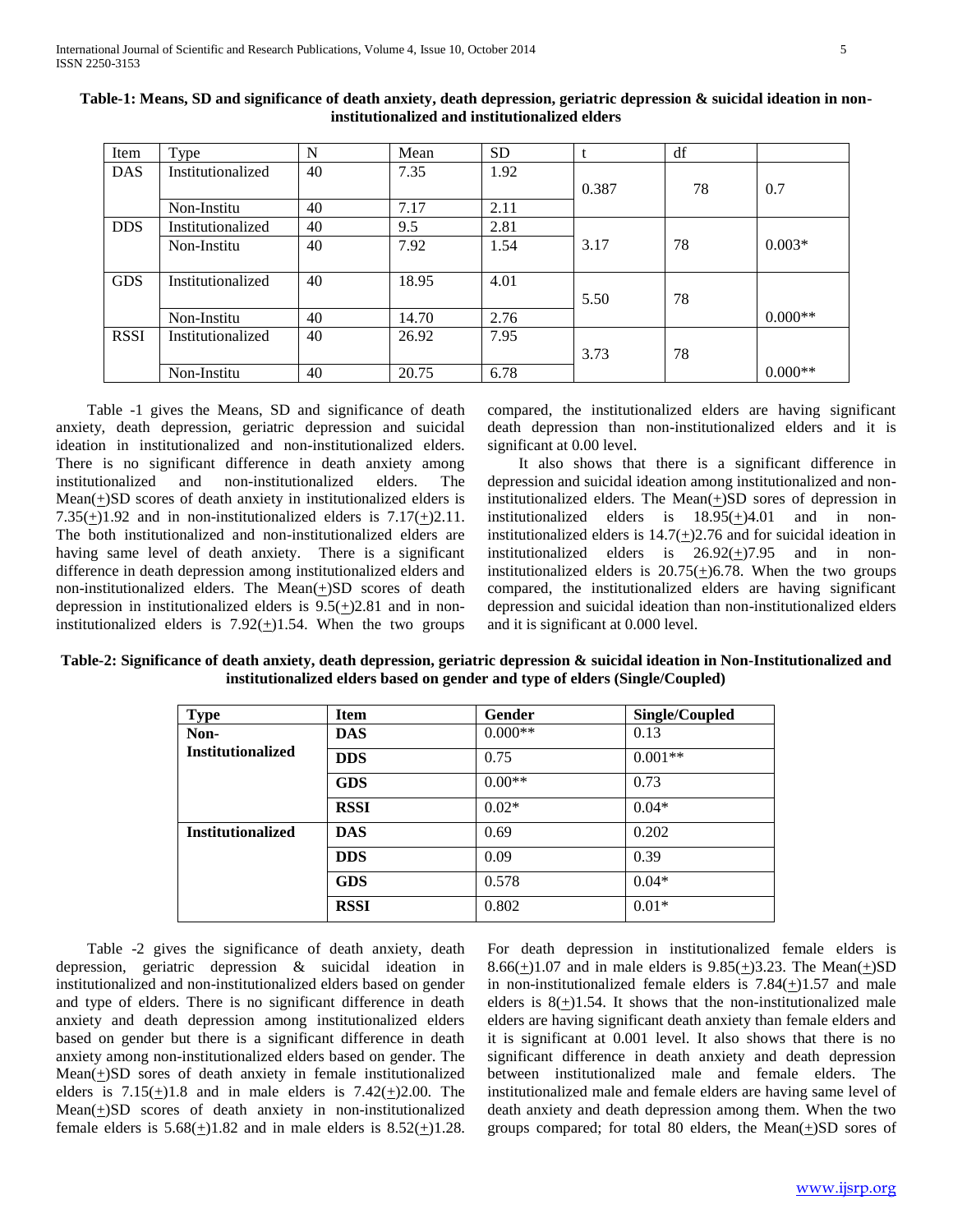death anxiety in female elders is  $6.25(+)1.93$  and in male elders is 7.89 $(\pm)$ 1.8 and the Mean $(\pm)$ SD sores of death depression in female elders is  $8.16(+)1.43$  and in male elders is  $9.06(+)2.78$  It shows that the institutionalized elders that male elders are having significant death anxiety than non-institutionalized elders and it is significant at 0.000 level. All the elders are showing same level of death depression among them.

 There is a significant difference in depression and suicidal ideation among institutionalized and non-institutionalized elders based on gender. The Mean(+)SD sores of depression in female institutionalized elders is  $19.5(\pm)3.5$  and in male elders is  $18.71(+)4.23$ . The Mean $(+)SD$  in non-institutionalized female elders is  $12.84(+)1.5$  and in male elders is  $16.38(+)2.57$ . For suicidal ideation in institutionalized female elders is 27.41( $\pm$ )7.51 and in male elders is 26.71( $\pm$ )8.25. The Mean( $\pm$ )SD in non-institutionalized female elders is  $17.38(\pm)7.95$  and male elders is  $23.80 \left(\frac{1}{2}\right)6.28$ . It shows that the non-institutionalized male elders are having significant depression and suicidal ideation than female elders and depression is significant at 0.001 level and suicidal ideation is significant at 0.01 level. It also shows that there is no significant difference in depression and suicidal ideation between institutionalized male and female elders. The institutionalized male and female elders are having same level of depression and suicidal ideation among them. When the two groups compared; for total 80 elders, the Mean(+)SD sores of depression in female elders is  $15.41(+)4.11$ and in male elders is  $17.71(\pm)3.76$ . It shows that the institutionalized elders are having significant depression and suicidal ideation than non-institutionalized elders and it is significant at 0.000 level.

 It also gives that there is no significant difference in death anxiety among institutionalized and non-institutionalized elders based on type of elders but there is a significant difference in death depression among non institutionalized elders. The  $Mean(\pm)SD$  sores of death anxiety in single institutionalized elders is  $7.6(+)2.09$  and in coupled elders is  $6.75(+)1.35$ . The Mean(+)SD in non-institutionalized single elders is  $7.6(+)1.87$ and in coupled elders is  $6.58(+)2.31$ . For death depression the Mean( $\pm$ )SD in institutionalized single elders is 9.75( $\pm$ )3.14 and in coupled elders is  $8.91(\pm)1.78$ . The Mean( $\pm$ )SD in noninstitutionalized single elders is  $8.6(\pm)1.15$  and coupled elders is  $7(+)1.54$ . It shows that both institutionalized and noninstitutionalized single and coupled elders are having same level of death anxiety. The non-institutionalized single elders are showing significant death depression than coupled elders and it is significant at 0.001 level. There is no significant difference in death depression among institutionalized elders which indicates that institutionalized single and coupled elders are having same level of death depression. When the two groups compared; single elders are having significant death anxiety and death depression than coupled elders. Death anxiety is significant at 0.01 level and death depression is significant at 0.001 level.

 It shows that there is a significant difference in depression and suicidal ideation among institutionalized and noninstitutionalized elders based on type of elders. The Mean $(+)SD$ sores of depression in single institutionalized elders is  $20.1(\pm)4.11$  and in coupled elders is  $16.25(\pm)2.09$ . The Mean( $\pm$ )SD in non-institutionalized single elders is 14.56( $\pm$ )2.38 and in coupled elders is  $14.88(+)3.27$ . For suicidal ideation in institutionalized single elders is  $29.42(+)7.45$  and in coupled elders is  $21.08(+)5.88$ . The Mean( $\pm$ )SD in non-institutionalized single elders is  $22.65(+)6.77$  and coupled elders is  $18.17(+)6.77$ . it shows that non-institutionalized single and coupled elders are having same level of depression, but single elders are showing significant suicidal ideation than coupled elders and it is significant at 0.01 level. The institutionalized single elders are showing significant depression and suicidal ideation than coupled elders and it is significant at 0.01 level. When the two groups compared; single elders are having significant depression and suicidal ideation than coupled elders. Depression is significant at 0.01 level and suicidal ideation is significant at 0.001 level.

| <b>Item</b> | Age   | <b>Education</b> | <b>SES</b> | <b>Domicile</b> |
|-------------|-------|------------------|------------|-----------------|
| <b>DAS</b>  |       |                  |            |                 |
|             | 0.927 | 0.309            | 0.685      | 0.241           |
| <b>DDS</b>  | 0.625 | 0.074            | 0.626      | $0.004**$       |
|             |       |                  |            |                 |
|             |       |                  |            |                 |
| <b>GDS</b>  | 0.286 | 0.721            | 0.314      | 0.882           |
| <b>RSSI</b> | 0.204 | 0.473            | 0.629      | $0.047*$        |

**Table-3: Significance of death anxiety, death depression, geriatric depression and suicidal ideation among elders based on age, educational background, SES and domicile.**

 Table -3 gives the Means, SD and significance of death anxiety, death depression, geriatric depression and suicidal ideation in institutionalized and non-institutionalized elders based on age range of elders, education, Socio economic status and domicile of the elders. When the two groups compared there is no significant difference in death anxiety and death depression institutionalized elders and non-institutionalized elders based on age range of the elders. All the elders are having same level of death anxiety and death depression. The Mean(+)SD sores of death anxiety in uneducated, educated up to  $10<sup>th</sup>$  class, graduated and post graduated elders are  $7.88(\pm)2.31$ ,  $7.28(\pm)1.8$ , 7.41(+)2.14 and  $6.3$ (+)1.8 respectively. The Mean(+)SD sores of death depression in uneducated, educated up to  $10<sup>th</sup>$  class, graduated and post graduated elders are  $7.88(\pm)1.61$ , 8.21(+)1.75,  $9.58(+)3.13$  and  $8.25(+)1.05$  respectively.

The Mean $(+)$ SD sores of death anxiety in low SES, middle SES, and high SES of elders are  $6.66(\pm)2.25$ ,  $7.37(\pm)1.82$ , and 7.14( $\pm$ )2.43 respectively. The Mean( $\pm$ )SD sores of death epression among low SES, middle SES, and high SES of elders are  $7.83(\pm)2.78$ ,  $8.7(\pm)1.71$ , and  $8.9(\pm)3.5$  respectively.

The Mean $(+)$ SD sores of death anxiety in rural and urban background of elders are  $7.55(\pm)1.91$ , and  $7.02(\pm)2.07$ respectively. The Mean $(\pm)SD$  sores of death depression among rural and urban background of elders are 9.5(+)2.68, and  $8.04(+)1.89$  respectively. It shows that there is no significant in death anxiety and death depression among elders based on educational background, socio economic status and domicile. All the elders are having same level of death anxiety and death depression but rural elders are showing significant death depression than urban elders and it is significant at 0.05 level.

It also gives the Means, SD and significance of Depression  $\&$ suicidal ideation in institutionalized and non-institutionalized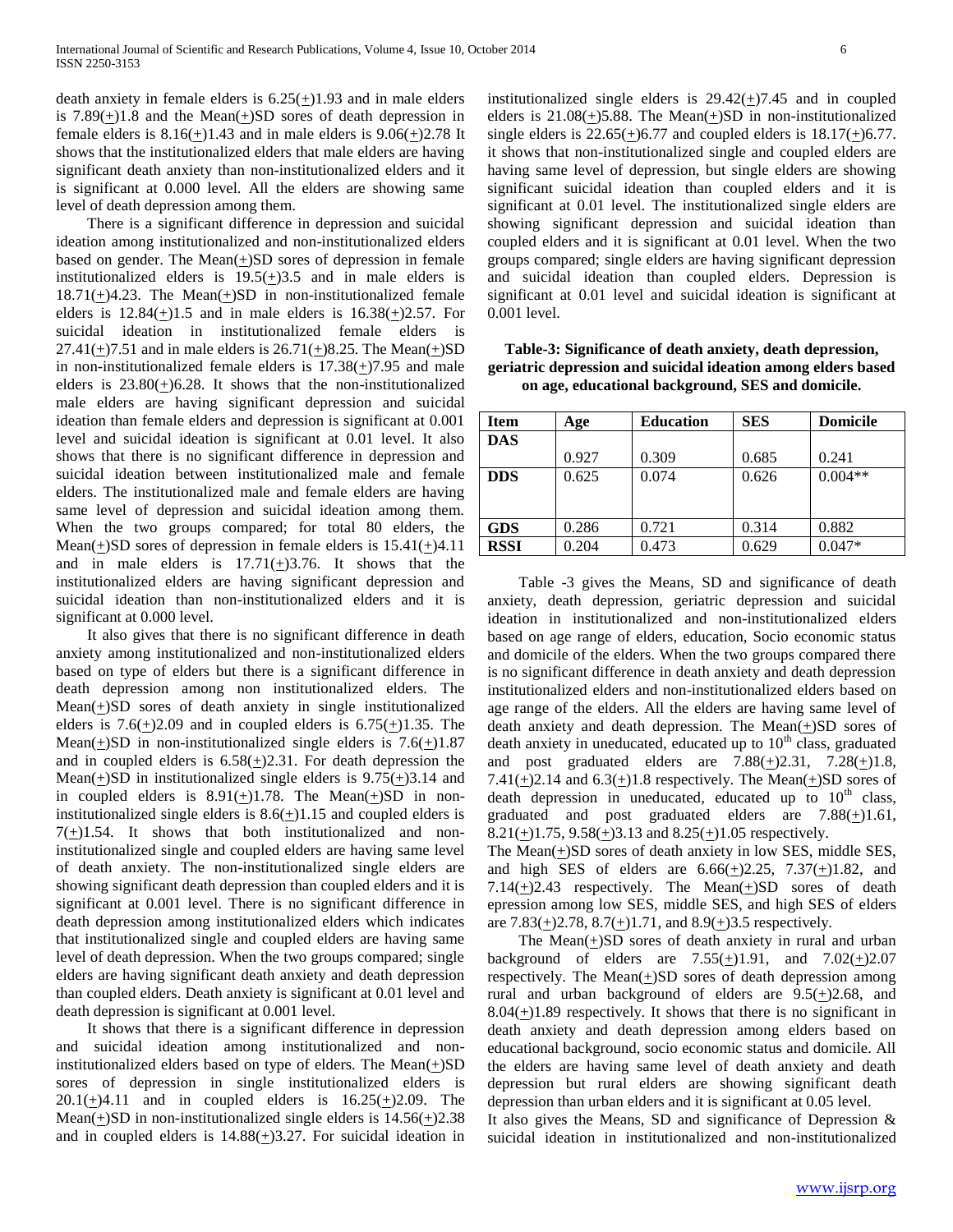elders based on age range of elders, education, Socio economic status and domicile of the elders. When the two groups compared there is no significant difference in depression and suicidal ideation between institutionalized elders and noninstitutionalized elders based on age range of the elders. All the elders are having same level of depression and suicidal ideation. The Mean $(+)$ SD sores of depression in uneducated, educated up to  $10<sup>th</sup>$  class, graduated and post graduated elders are  $18.22(+)2.53$ ,  $16.42(+)3.59$ ,  $16.74(+)4.55$  and  $16.91(+)4.71$ respectively. The Mean $(+)$ SD sores of suicidal ideation in uneducated, educated up to  $10<sup>th</sup>$  class, graduated and post graduated elders are  $25.33(\pm)7.76$ ,  $22.25(\pm)8.11$ ,  $25.22(\pm)7.59$ and  $22.83(+)8.91$  respectively.

The Mean $(+)SD$  sores of depression in low SES, middle SES, and high SES of elders are 19.83(+)9.02, 16.75(+)3.84, and  $16.33(\pm)4.4$  respectively. The Mean $(\pm)SD$  sores of suicidal ideation among low SES, middle SES, and high SES of elders are  $22.83(\pm)9.02$ ,  $23.49(\pm)8.1$ , and  $23.85(\pm)7.45$  respectively.

 The Mean(+)SD sores of depression in rural and urban background of elders are  $16.88(+)4.6$ , and  $16.88(+)3.57$ respectively. The Mean(+)SD sores of suicidal ideation among rural and urban background of elders are 21.88(+)8.52, and  $25.43(+)7.2$  respectively. It shows that there is no significant in depression and suicidal ideation among elders based on educational background, socio economic status and domicile. All the elders are having same level of depression and suicidal ideation. But urban elders are showing significant suicidal ideation than rural elders and it is significant at 0.01 level.

**Table-4: Correlation of DAS, DDS, GDS and RSSI**

| <b>Item</b> | DAS       | <b>DDS</b> | <b>GDS</b> | <b>RSSI</b> |
|-------------|-----------|------------|------------|-------------|
| <b>DAS</b>  |           | $0.364**$  | $0.366**$  | $0.351**$   |
| <b>DDS</b>  | $0.364*$  |            | $0.264*$   | 0.055       |
| <b>GDS</b>  | $0.366**$ | $0.264*$   |            | $0.722**$   |
| <b>RSSI</b> | $0.351**$ | 0.55       | $0.722**$  |             |

\*\* Correlation is significant at the 0.01 level.

\* Correlation is significant at the 0.05 level.

 Table-4 gives the correlation of DAS, DDS, GDS and RSSI and they are correlated at 0.01 level and 0.05 level but there is no correlation found between DDS and RSSI.

## IV. CONCLUSION

- The institutionalized elders are having significant death depression, geriatric depression and suicidal ideation than non-institutionalized elders and having same level of death anxiety in both elders.
- The single elders are having significant death anxiety, death depression, geriatric depression and suicidal ideation than coupled elders.
- The male elders are having significant death anxiety than non-institutionalized elders and all the elders are showing same level of death depression. There is gender difference on depression and suicidal ideation among institutionalized and non-institutionalized elders which

indicate that male elders are having significant geriatric depression and suicidal ideation than female elders.

 There is no significant difference in death anxiety, death depression, geriatric depression and suicidal ideation between institutionalized elders and noninstitutionalized elders based on age, educational background, socio economic status and domicile of elders. All the elders are having same level of death anxiety and death depression but rural elders are showing significant death depression than urban elders and urban elders are showing significant suicidal ideation than rural elders.

#### **REFERENCES**

- [1] Bishop, A.J., Martin, P., & Poon, L. (2006). Happiness and congruence in older adulthood: A structural model of life satisfaction. Aging Mental Health, Volume 10 (5), 445-453.
- [2] Cacioppo, J.T., Hughes, M.E., Waite, L. J., Hawkley, L. C., & Thisted, R. A. (2006). Loneliness as a specific risk factor for depressive symptoms: Cross-sectional and longitudinal analyses. Psychology & Aging, 21, 140– 151.
- [3] Chuin, C.L., & Choo, Y.C. Age, gender, and religiosity as related to death anxiety. Sunway Academic Journal 6, page 1-16.
- [4] Chokkanatha, S., & Alex E.Y. (2008). Elder Mistreatment in Urban India: A Community Based Study, pages 45-61 Published online: 07 Sep 2008, DOI:10.1300/J084v17n02\_03
- [5] Cindy W.C.T. & Helen F.K.C. (2011). Depression and Suicide in the Elderly. The Hong Kong Medical Dairy, Vol 16(9), 13-16.
- [6] Crews, D. E., & Zavotka, S. (2006). Aging, disability, and frailty: Implications for universal design. Journal of Physiological Anthropology, 25, 113–118.
- [7] Degenholtz, H. B., Kane, R. A., Kane, R.L., Bershadsky, B., & Kling, K. C. (2005). Predicting nursing facility residents" quality of life using external indicators. Health Service Research, 41, 335–357.
- [8] Devanand, D.P., Sano, M., Tang, M.X., Taylor, S., Gurland, B.J., Wilder, D., et al. (1996). Depressed mood and the incidence of Alzheimer's disease in the elderly living in the community. Archives of General Psychiatry, 53, 175–182.
- [9] Dubey, A., Bhasin, S., Gupta, & Sharma, N. A. (2011). Study of Elderly Living in Old Age Home and Within Family (Set-up in Jammu), Stud Home Com Sci. 5(2): 93-98.
- [10] Feifel, H., & Nagy, V.T. (1981). Another look at fear of death. Journal of Consulting and Clinical Psychology, 49, 278-286.
- [11] Hsiang-Lin, C., Chia-Yih, L., Yeuk-Lun, C., Chia-Ming, C. (2011). Prevalence and Association of Suicide Ideation among Taiwanese Elderly – A Population-based Cross-sectional Study. Chang Gung Med Journal, 34:197-204.
- [12] Jeon, E. Y., Kim, S. Y., & Kim, K. B. (2005). Analysis of depression and health status in Korean-American Elderly. Journal of Korean Gerontological Nursing, 7, 157–165.
- [13] Kim, O., Byeon, Y.S., Kim, J.H., Endo, E., Akahosh, M., Ogasawara, H. (2009). Loneliness, Depression and Health Status of the Institutionalized Elderly in Korea and Japan. Asian Nursing Research, Vol 3 (2), 63-70.
- [14] Mathew, M. A., George, L. S., & Paniyadi, N., (2009). Comparative study on stress coping strategies and quality of life of institutionalized and non institutionalized elderly in kottayam distric Kerala. Indian Journal of Gerontology, Vol. 23, No. 1. pp 79 -87.
- [15] Moorhead, S., Johnson, M., Maas, M. L., & Swanson, E. (2008). Nursing outcomes classification (NOC). St. Louis, MO: Mosby Elsevier.
- [16] Nandi, P. S., Banerjee, S. P., Mukherjee, S., Nandi & Nandi, D.N. (1997) A study of psychiatric morbidity of the elderly Population of a rural community in West Bengal, Indian Journal of Psychiatry, 39(2), 122- 129:52, 1993.